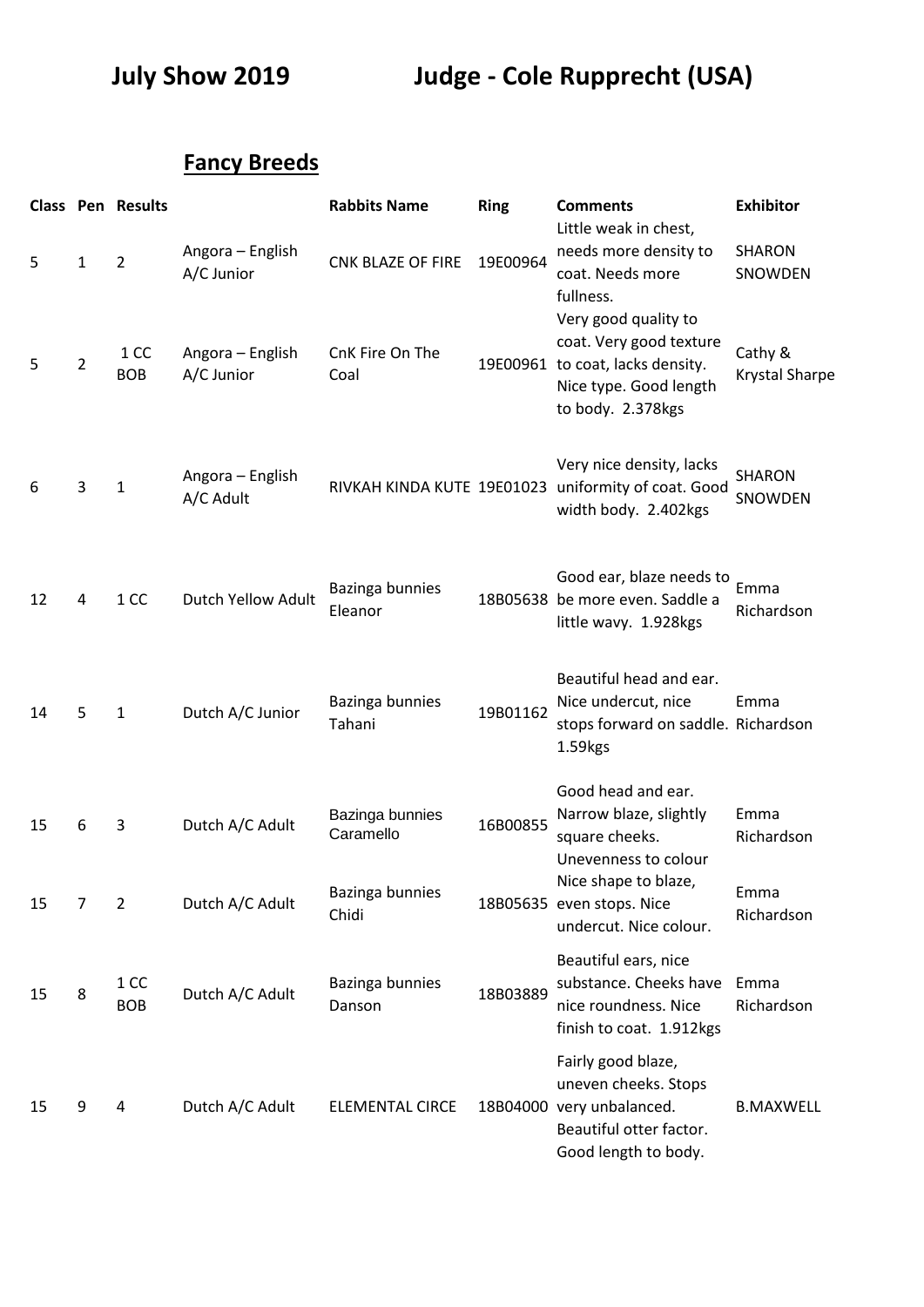| 18 | 10 | 1 CC<br><b>BOB</b> | Flemish - American<br>Adult            | <b>Winter Dolley</b>                        |          | Needs bolder head. Nice<br>length to body. Nice<br>18H00806 shape to body. Nice feel<br>texture and density to<br>coat. 5.848kgs | S Petersen &<br>M Gladwin             |
|----|----|--------------------|----------------------------------------|---------------------------------------------|----------|----------------------------------------------------------------------------------------------------------------------------------|---------------------------------------|
| 23 | 11 | $\mathbf{1}$       | Harlequin<br>Japanese/Magpie<br>Junior | Outcast Scuttlebutt 19E00980                |          | Good split on face, little<br>roan on body down the<br>side. Lacks alteration on<br>feet. 2.280kgs                               | Jo Richardson                         |
| 24 | 12 | 1 BOB              | Harlequin<br>Japanese/Magpie<br>Adult  | <b>Outcast Peoples</b><br>Choice            |          | Very nice rabbit. Nice<br>bold head, good body.<br>18E01231 Lacks some overall<br>alteration. Very open in<br>coat. 3.082kgs     | Jo Richardson                         |
| 25 | 13 | $\overline{2}$     | Jersey Wooly REW<br>Kitten             | <b>Winter Avery</b>                         | 19B17    | Good width between<br>eyes. Good length body<br>uneven coat.<br>Beautiful head shape,                                            | S Petersen &<br>M Gladwin             |
| 25 | 14 | 1                  | Jersey Wooly REW<br>Kitten             | Winter Addison                              | 19B18    | good width. Nice length<br>to body. Tremendous<br>density to coat. Good<br>substance to ears.<br>782gms                          | S Petersen &<br>M Gladwin             |
| 26 | 15 | 1                  | Jersey Wooly REW<br>Junior             | Danielview Alaska                           | 19B01008 | Little refined at muzzle,<br>nice ear placed on head.<br>Beautiful density and<br>texture. 994gms                                | Janine Daniel                         |
| 27 | 16 | 2                  | Jersey Wooly REW<br>Adult              | <b>BUNNYSONTHEHILL</b><br><b>SUMMA MIST</b> | 18B01249 | Beautiful doe, beautiful<br>type. Tremendous<br>density and texture to<br>coat.<br>Very good head, nice                          | S. KENDLE &<br>M.<br><b>MCKECHNIE</b> |
| 27 | 17 | 3                  | Jersey Wooly REW<br>Adult              | Wonderland Alistair 17B02280                |          | width between eyes.<br>Needs more evenness to M Gladwin                                                                          | S Petersen &                          |
| 27 | 18 | 5                  | Jersey Wooly REW<br>Adult              | <b>Winter Merlin</b>                        | 18B04182 | coat.<br>Narrow over shoulder,<br>uneven in coat length.<br>Needs boulder head,                                                  | S Petersen &<br>M Gladwin             |
| 27 | 19 | 4                  | Jersey Wooly REW<br>Adult              |                                             |          | good substance to ear.<br>Danielview Wombat 17B05912 Tremendous density to<br>coat, little uneven<br>today.                      | Janine Daniel                         |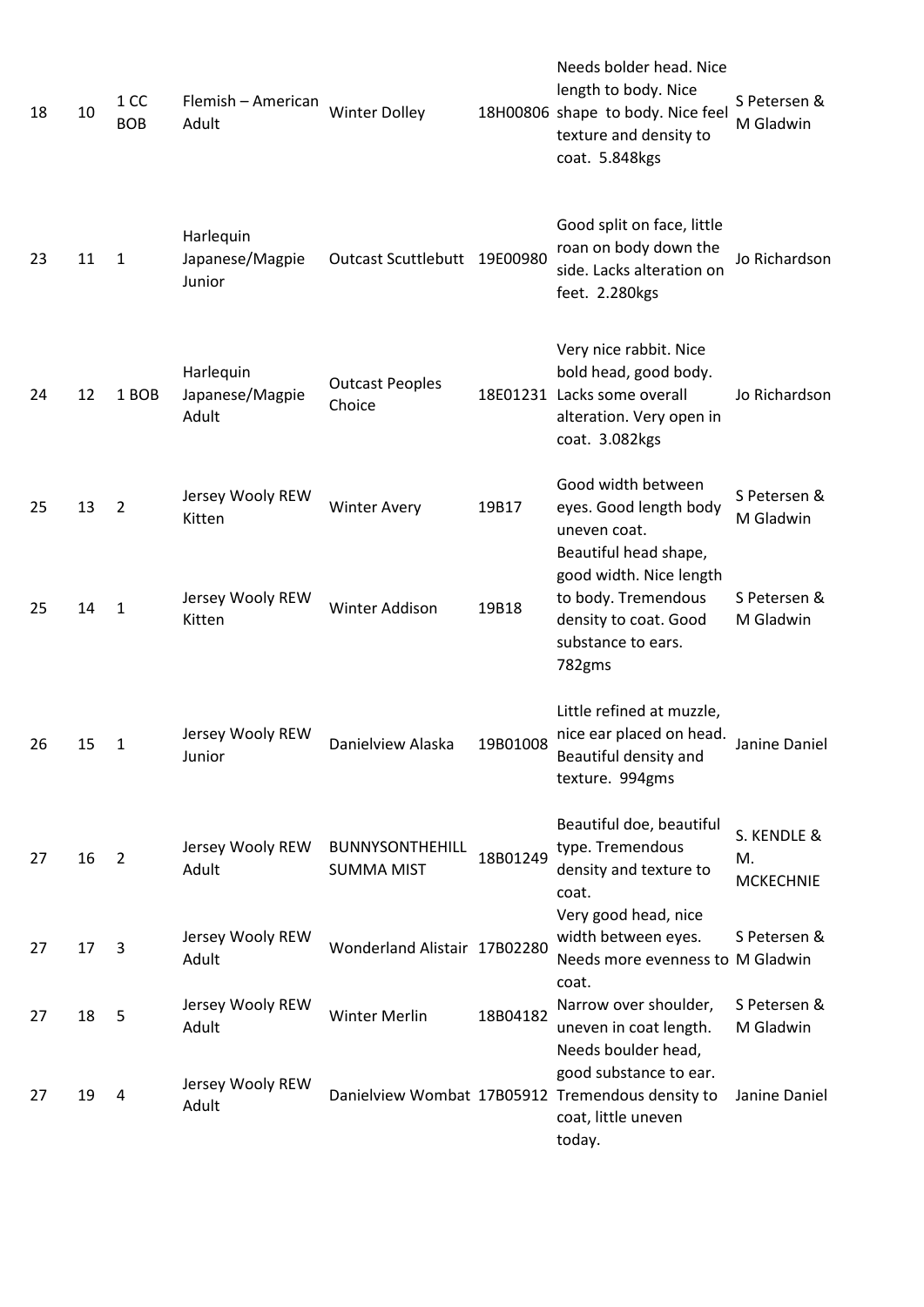| 27 | 20 | 1 CC<br><b>BOB</b> | Jersey Wooly REW<br>Adult                   | Danielview Organic                     |          | Beautiful rabbit, lovely<br>head shape. Very nice<br>17B05908 length to body. Very<br>nice density and texture.<br>1.114kgs                                     | Janine Daniel                         |
|----|----|--------------------|---------------------------------------------|----------------------------------------|----------|-----------------------------------------------------------------------------------------------------------------------------------------------------------------|---------------------------------------|
| 32 | 21 | $\mathbf{1}$       | Jersey Wooly<br><b>Shaded Junior</b>        |                                        |          | Nice buck. Ears tend to<br>scissor, nice body.<br>Danielview Coaster 19B01007 Colour slightly blotchy.<br>Very good texture for<br>junior. 1.056kgs             | Janine Daniel                         |
| 33 | 22 | 5                  | Jersey Wooly<br><b>Shaded Adult</b>         | PIPKIN DOWNS<br><b>FABIAN</b>          |          | Needs more width and<br>18B04253 body to head, little<br>narrow in body.                                                                                        | <b>SHARON</b><br>SNOWDEN              |
| 33 | 23 | $\overline{2}$     | Jersey Wooly<br><b>Shaded Adult</b>         | <b>BUNNYSONTHEHILL</b><br><b>GYPSY</b> |          | Lovely head body<br>17B05447 balance. Good type to<br>her. Beautiful colour.                                                                                    | S. KENDLE &<br>Μ.<br><b>MCKECHNIE</b> |
| 33 | 25 | 3                  | Jersey Wooly<br><b>Shaded Adult</b>         | Danielview<br>Lightning                |          | Nice width and fullness<br>18B01382 to head, like more<br>density to coat.                                                                                      | Janine Daniel                         |
| 33 | 27 | 4                  | Jersey Wooly<br><b>Shaded Adult</b>         | Danielview Angel                       |          | Lacks boldness to head,<br>19B01009 nice length to body.<br>Lacks density to coat.                                                                              | Janine Daniel                         |
| 33 | 28 | 1 CC               | Jersey Wooly<br><b>Shaded Adult</b>         | Danielview Reg                         |          | Beautiful head shape,<br>nice bold eye and body.<br>18B01380 Good structure to coat.<br>Nice texture to coat.<br>1.146kgs                                       | Janine Daniel                         |
| 45 | 30 | 1 CC               | Jersey Wooly A/C<br>Adult                   | <b>BUNNYSONTHEHIL</b><br>L JETT        | 18B01248 | Needs more curve to<br>head, nice body. Lacks<br>uniformity to coat.<br>1.206kgs                                                                                | S. KENDLE &<br>М.<br><b>MCKECHNIE</b> |
| 45 | 31 | $\overline{2}$     | Jersey Wooly A/C<br>Adult                   | <b>USAGI SASSY</b>                     |          | Lacks balance, longer<br>18B00568 type. Lovey marten<br>colour.                                                                                                 | MISS JESSICA<br><b>KENDLE</b>         |
| 48 | 32 | 3                  | <b>Netherland Dwarf</b><br><b>REW Adult</b> |                                        |          | Needs bolder head,<br>Emmerson Salvador 18X01375 good bold eye. Narrow<br>body, little uneven.                                                                  | Leanne Brown                          |
| 48 | 33 | $\overline{2}$     | <b>Netherland Dwarf</b><br><b>REW Adult</b> | Georgette Tait                         | 16X02403 | Lovely width to head,<br>good bold eye. Good<br>length to body. Lacking<br>finish to coat.                                                                      | Leanne Brown                          |
| 48 | 34 | 1 CC               | <b>Netherland Dwarf</b><br><b>REW Adult</b> |                                        |          | <b>Tremendous head</b><br>shape, very nice full<br>Wonderland Horatio 18X02193 muzzle. Very good width Sally Turner<br>to chest. Good finish to<br>coat. 908gms |                                       |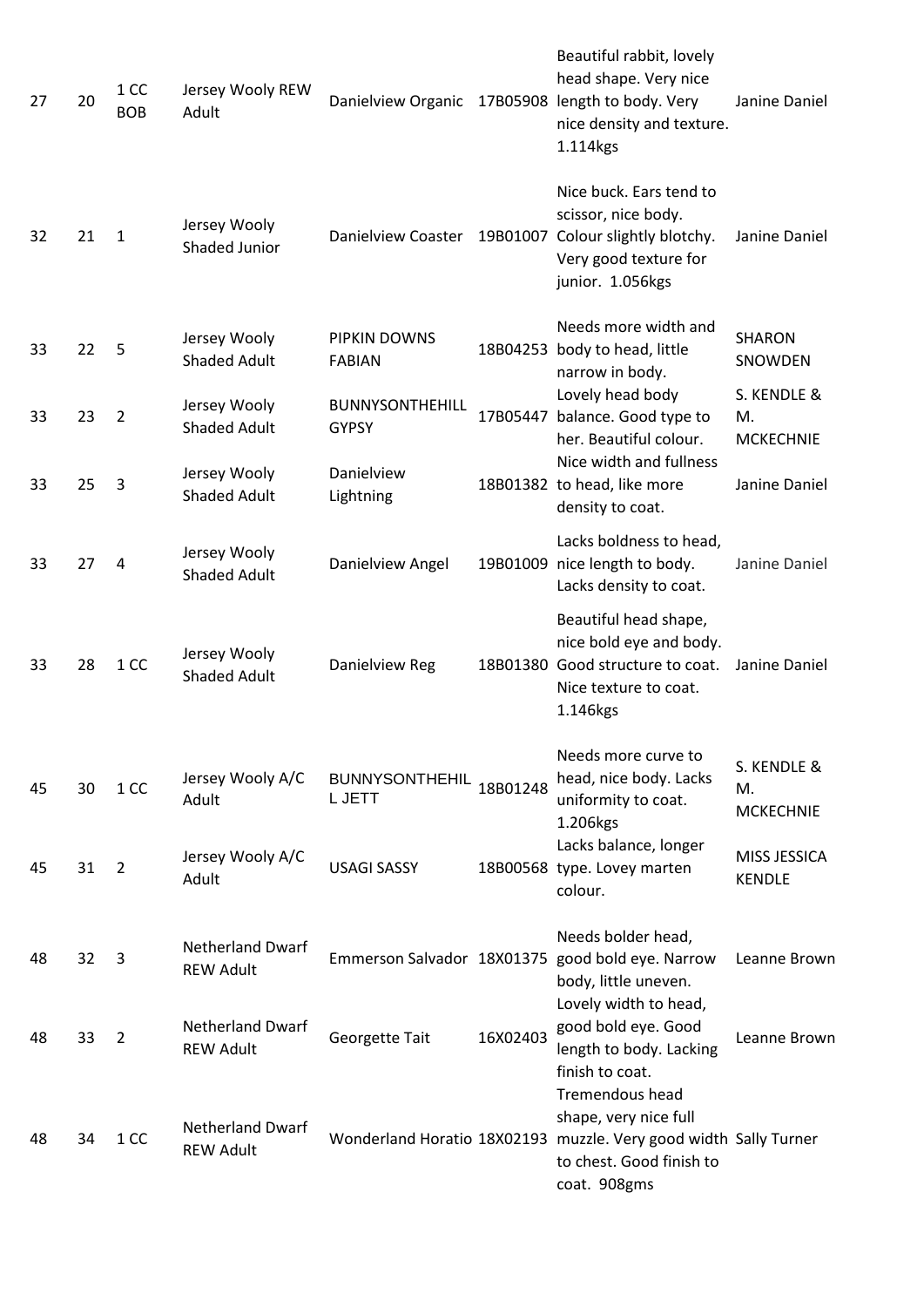| 52 | 36 | 1 CC               | <b>Netherland Dwarf</b><br>Self Kitten         | <b>Winter Alex</b>                      | 19X03    | Very nice rabbit, good<br>full cheeks. Nice bold<br>eye. Very nice type<br>overall. 552gms                                                              | S Petersen &<br>M Gladwin             |
|----|----|--------------------|------------------------------------------------|-----------------------------------------|----------|---------------------------------------------------------------------------------------------------------------------------------------------------------|---------------------------------------|
| 57 | 38 | 1 CC               | <b>Netherland Dwarf</b><br><b>Shaded Adult</b> | Candylane Viserion                      | 18X03289 | lovely finish to head,<br>nice bold eye. Carries a<br>little length to body.<br>984gms                                                                  | Leanne Brown                          |
| 58 | 39 | 1                  | <b>Netherland Dwarf</b><br><b>Tan Kitten</b>   | <b>Winter Ashley</b>                    | 19X04    | Needs more curve to<br>skull, little blotchy in<br>colour. 532kgs                                                                                       | S Petersen &<br>M Gladwin             |
| 59 | 40 | 1                  | <b>Netherland Dwarf</b><br><b>Tan Junior</b>   | <b>BUNNYSONTHEHILL</b><br><b>ROGER</b>  | 19X00945 | Nice fullness to cheeks.<br>Nice type body.<br>Beautiful otter factor.<br>850gms                                                                        | S. KENDLE &<br>M.<br><b>MCKECHNIE</b> |
| 60 | 41 | 5                  | <b>Netherland Dwarf</b><br><b>Tan Adult</b>    |                                         |          | Good width, nice bold<br>Emmerson Phoenix 17X00900 eye. Uneven in colour<br>today.                                                                      | Leanne Brown                          |
| 60 | 42 | $\overline{4}$     | <b>Netherland Dwarf</b><br><b>Tan Adult</b>    | <b>BUNNYSONTHEHILL</b><br><b>WHISPA</b> |          | Good width to skull but<br>18X01290 needs more roundness.<br>Uneven colour today.                                                                       | S. KENDLE &<br>M.<br><b>MCKECHNIE</b> |
| 60 | 44 | $\overline{2}$     | <b>Netherland Dwarf</b><br><b>Tan Adult</b>    | Wonderland Remus 16X01001               |          | Needs to be bolder in<br>head. Needs more width<br>to body. Nice eye very<br>nice otter factor.                                                         | Sally Turner                          |
| 60 | 45 | 1 CC<br><b>BOB</b> | <b>Netherland Dwarf</b><br>Tan Adult           |                                         |          | Very nice body and<br>head. Very good<br>Wonderland Raylan 17X02525 substance to ears. Good Sally Turner<br>width to body all the<br>way back. 1.130kgs |                                       |
| 60 | 46 | 3                  | <b>Netherland Dwarf</b><br><b>Tan Adult</b>    | Wonderland<br>Raphael                   | 17X02521 | Moulting on head, nice<br>bold eye. Good width to<br>body. Little unevenness<br>to coat and colour.                                                     | Sally Turner                          |
| 61 | 47 | $\mathbf{1}$       | <b>Netherland Dwarf</b><br>Agouti Kitten       | <b>Emmerson Bellamy</b>                 | 19X01091 | Needs more boldness to<br>head. Good type good<br>colour. Nice bold eye.<br>600gms                                                                      | Leanne Brown                          |
| 62 | 48 | 1                  | <b>Netherland Dwarf</b><br>Agouti Junior       | <b>Emmerson Davina</b>                  | 19X01096 | Very nice junior, like to<br>see more roundness to<br>head. Little narrow in<br>body. 656gms                                                            | Leanne Brown                          |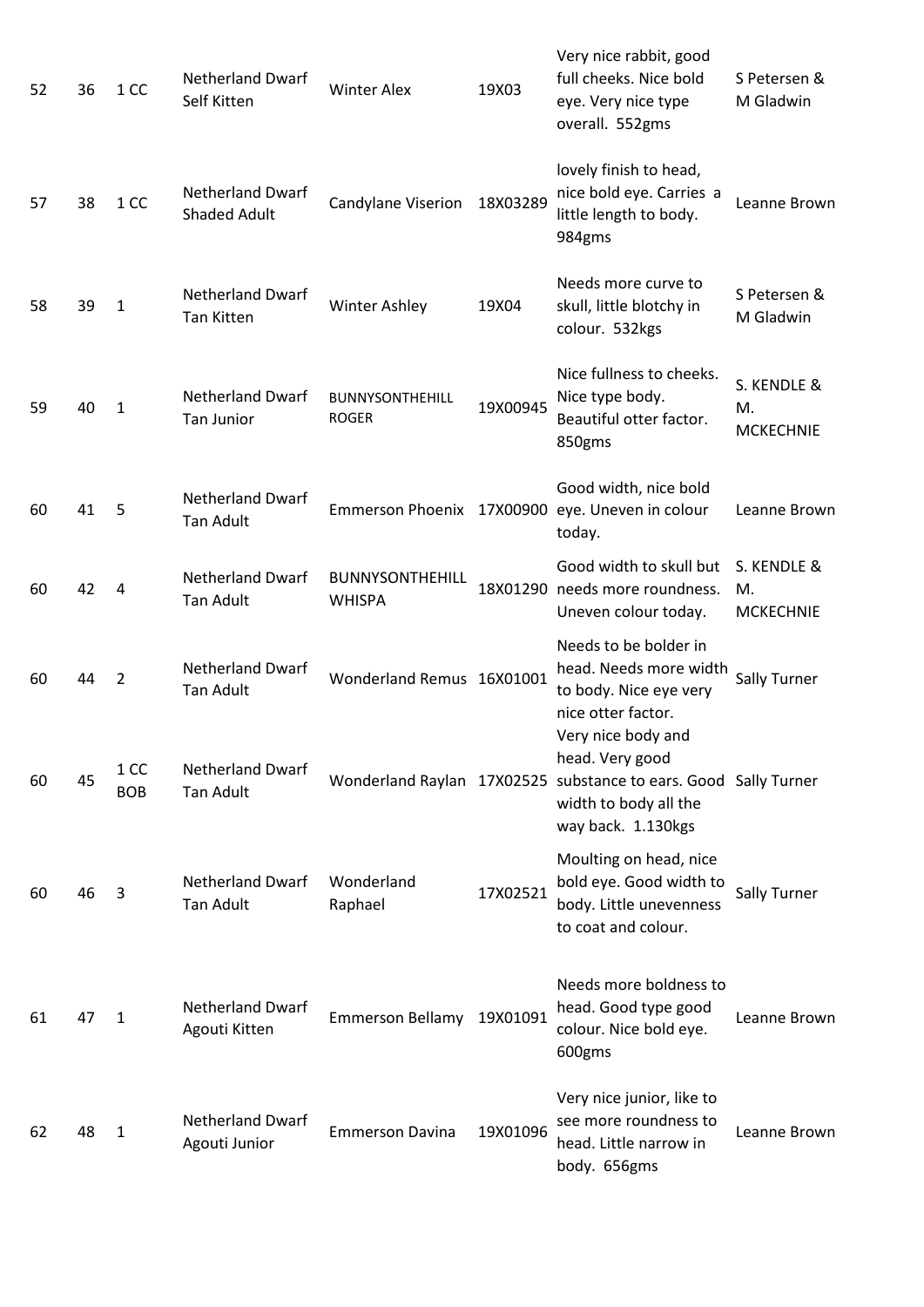| 63 | 50 | 3                  | <b>Netherland Dwarf</b><br>Agouti Adult     | Emmerson<br>Winchester                       |          | Fair head, needs bolder<br>18X01277 rounder head. Slightly<br>narrow in body.                                                                           | Leanne Brown                          |
|----|----|--------------------|---------------------------------------------|----------------------------------------------|----------|---------------------------------------------------------------------------------------------------------------------------------------------------------|---------------------------------------|
| 63 | 51 | $\overline{2}$     | <b>Netherland Dwarf</b><br>Agouti Adult     | <b>BUNNYSONTHEHILL</b><br><b>MINNESOTA</b>   | 17X01    | Nice bold head. Bold<br>eye, very good chin<br>colour.                                                                                                  | S. KENDLE &<br>M.<br><b>MCKECHNIE</b> |
| 63 | 52 | 1 CC               | <b>Netherland Dwarf</b><br>Agouti Adult     |                                              |          | Bold head, nice eat.<br>Lovely eye, nice length<br>Wonderland Ashton 18X01262 to body. Beautiful opal<br>colour. Very nice texture<br>to coat. 1.130kgs | <b>Sally Turner</b>                   |
| 63 | 53 | D/Q                | <b>Netherland Dwarf</b><br>Agouti Adult     | Samira Levis                                 | 17X02501 | Broken toe. Nice bold<br>eye, unfinished colour.                                                                                                        | Nikki King                            |
| 66 | 54 | $\overline{2}$     | <b>Netherland Dwarf</b><br><b>AOC Adult</b> | <b>BUNNYSONTHEHILL</b><br><b>FIRECRACKER</b> | 16X03466 | Head set a little high.<br>Nice density and texture<br>to coat. Little narrow in<br>body.                                                               | S. KENDLE &<br>М.<br><b>MCKECHNIE</b> |
| 66 | 55 | 1 CC               | <b>Netherland Dwarf</b><br><b>AOC Adult</b> | Samira Hunter                                | 17X09    | lovely head, nice shape.<br>Lovely type, good width<br>of body. 1.110kgs                                                                                | Nikki King                            |
| 69 | 56 | $\overline{2}$     | Polish REW Adult                            | <b>Ultimo Hunter</b>                         |          | Nice alignment in front.<br>18A00208 Doesn't have finish to<br>coat.<br>Very good length to                                                             | Shane & Faith<br>Harris               |
| 69 | 57 | 1 CC               | Polish REW Adult                            | Ultimo Jedidah                               | 18A00204 | ears. Nice extension to<br>limbs. Good finish to<br>coat. 1.024kgs                                                                                      | Shane & Faith<br>Harris               |
| 75 | 58 | 1 CC               | Polish Self Adult                           | <b>Ultimo Caesar</b>                         |          | Very good ear, bold eye<br>nice shape to head. Like<br>16A00116 to see more roundness<br>on the side view. 890<br>gms                                   | Shane & Faith<br>Harris               |
| 81 | 59 | 3                  | Polish Tan Adult                            | <b>Ultimo Poppy</b>                          |          | Fair head, scissor to ear.<br>19A00194 Lacks density and<br>evenness to coat.                                                                           | Shane & Faith<br>Harris               |
| 81 | 60 | 1 CC<br><b>BOB</b> | Polish Tan Adult                            | <b>Ultimo Brian</b>                          | 17A04    | Beautiful shape to head.<br>Nice eye, nice shape to<br>ear. Beautiful chocolate<br>to colour. 920gms                                                    | Shane & Faith<br>Harris               |
| 81 | 61 | $\overline{2}$     | Polish Tan Adult                            | <b>Ultimo Derek</b>                          | 17A05    | Nice bold eye, nice<br>front.                                                                                                                           | Shane & Faith<br>Harris               |
| 93 | 62 | $\overline{2}$     | <b>Tan Adult</b>                            | <b>Outcast Fairy Tale</b>                    |          | Like to see cleaner<br>18B03921 colour on ear. Very nice Jo Richardson<br>colour in chest.                                                              |                                       |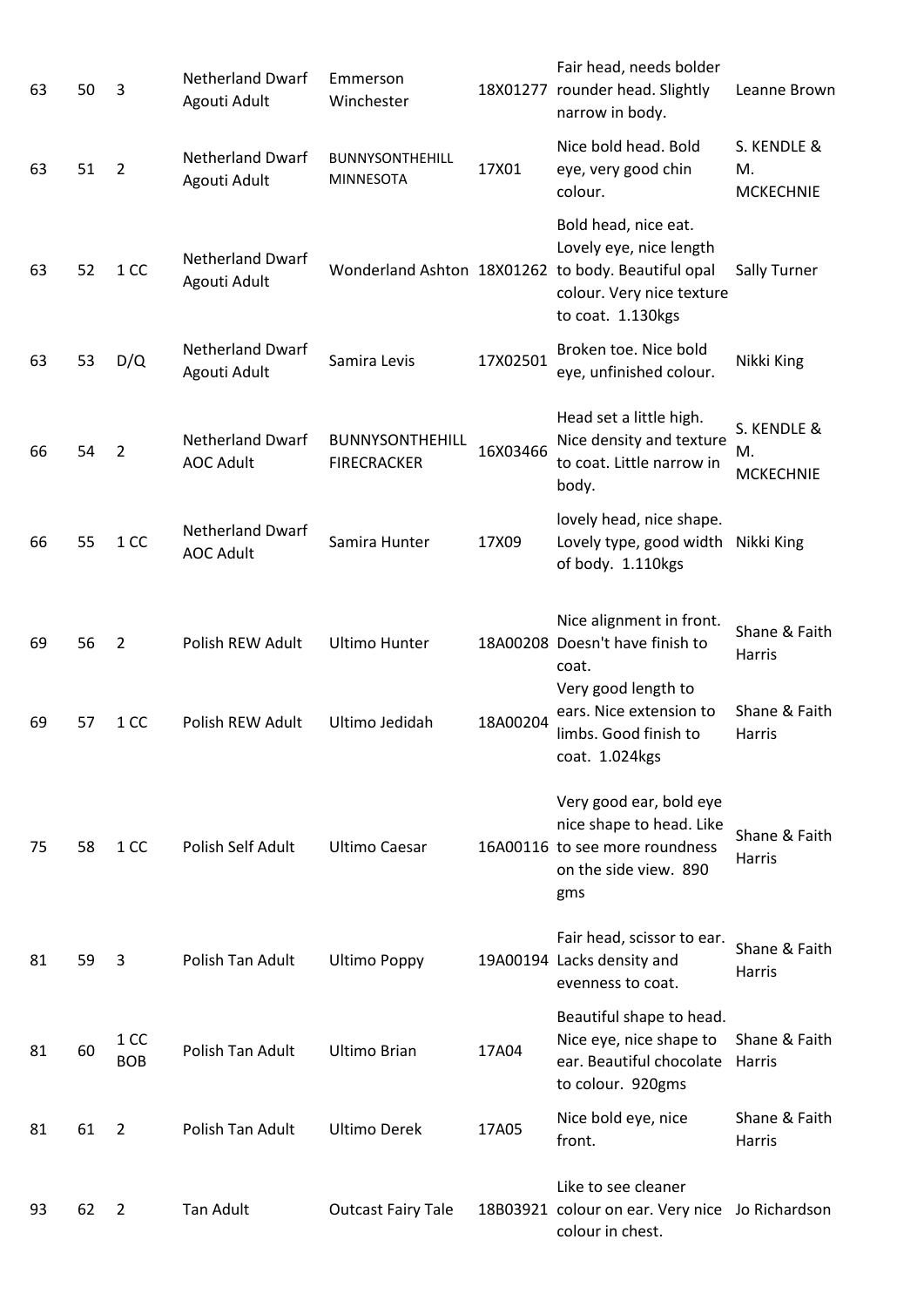| 147 | 73 | 1 CC<br><b>BOB</b>       | Cashmere<br>Miniature Lop A/C<br>Adult  | <b>Wonderland Winnie</b><br>the Pooh |             | Beautiful head. Bold<br>blunt head. Good length<br>17C01931 and ear substance. Thick Sally Turner<br>body good length and<br>texture. 1.556kgs |                           |
|-----|----|--------------------------|-----------------------------------------|--------------------------------------|-------------|------------------------------------------------------------------------------------------------------------------------------------------------|---------------------------|
| 146 | 72 | 1                        | Cashmere<br>Miniature Lop A/C<br>Junior | Wonderland<br>Lorenzo                | 19C11       | Good width to skull.<br>Needs more depth to<br>crown. Ears set back.<br>Good condition, soft<br>texture. Lacks evenness.<br>1.534kgs           | S Petersen &<br>M Gladwin |
|     |    | <b>Class Pen Results</b> | Lop Breeds                              | <b>Rabbits Name</b>                  | <b>Ring</b> | <b>Comments</b>                                                                                                                                | <b>Exhibitor</b>          |
| 98  | 71 | 4                        | <b>Tri-Colour Dutch</b><br>Junior       | ELEMENTAL<br><b>ALASTOR</b>          | 19B37       | Fair head and ears, little<br>narrow type. Nice<br>undercut, forward on<br>saddle.                                                             | <b>B.MAXWELL</b>          |
| 98  | 70 | 3                        | Tri-Colour Dutch<br>Junior              | ELEMENTAL CYBELE 19B36               |             | little long and racy,<br>uneven cheeks.<br>Undercut uneven. Lacks<br>density today.                                                            | <b>B.MAXWELL</b>          |
| 98  | 69 | $\overline{2}$           | Tri-Colour Dutch<br>Junior              | ELEMENTAL<br><b>ANTHEIA</b>          | 19B35       | Bold markings, slightly<br>blunt blaze. Nice<br>placement of saddle.                                                                           | <b>B.MAXWELL</b>          |
| 98  | 68 | 1 CC<br><b>BOB</b>       | Tri-Colour Dutch<br>Junior              | ELEMENTAL<br><b>ELECTRA</b>          | 19B33       | Needs bolder head, nice<br>undercut. Nice<br>placement of saddle.<br>1.99kgs                                                                   | <b>B.MAXWELL</b>          |
| 96  | 67 | $\overline{2}$           | Thrianta Adult                          | Bunnysonthehill<br>Oakley            | 18D00841    | Needs more width,<br>colour washed out.                                                                                                        | S Petersen &<br>M Gladwin |
| 96  | 66 | 1 CC<br><b>BOB</b>       | Thrianta Adult                          | Bunnysonthehill<br>Orabelle          | 18D00824    | Nice head and ears. Nice<br>colour, good depth to<br>colour, washes out on<br>belly. 2.130kgs                                                  | S Petersen &<br>M Gladwin |
| 93  | 64 | 3                        | <b>Tan Adult</b>                        | Winter Edward                        | 18B13       | Fairly good head, mealy<br>in coat. Few white hairs<br>in coat.                                                                                | S Petersen &<br>M Gladwin |
| 93  | 63 | 1 CC<br><b>BOB</b>       | <b>Tan Adult</b>                        | <b>Outcast Tiny Tim</b>              |             | Lovely markings, very<br>good head and ear.<br>18B01391 Good type, nice colour.<br>Washed out closer to<br>tail. 1.976kgs                      | Jo Richardson             |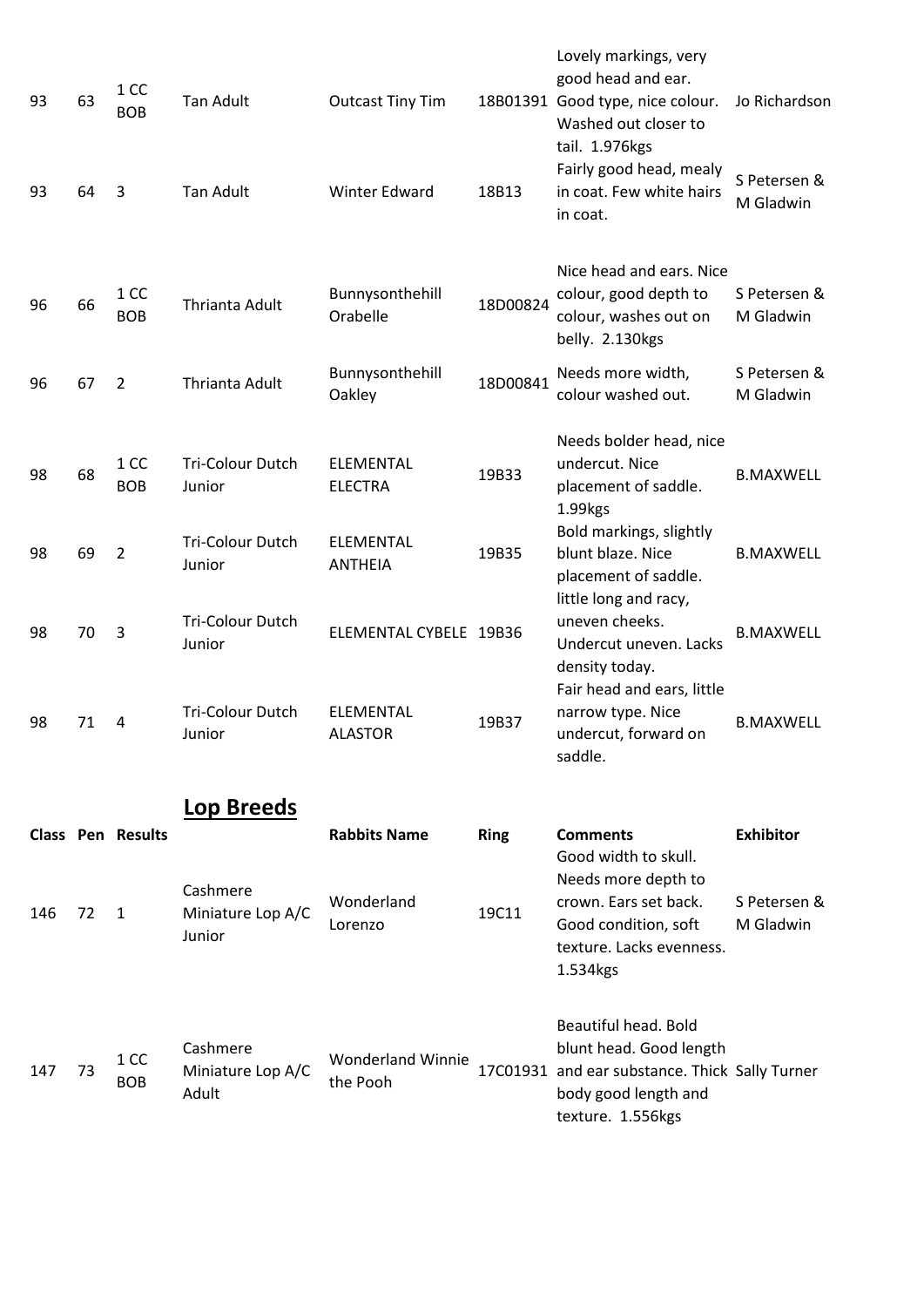| 154 | 77 | 1 CC           | Dwarf Lop Shaded<br>Kitten | Heartfeltbunnies<br>Paige           |          | Nice head, good<br>curvature. Good<br>19C00549 substance and shape to<br>ear. Full loin, nice<br>colour. 1.438 kgs                          | Eleanor Lloyd                 |
|-----|----|----------------|----------------------------|-------------------------------------|----------|---------------------------------------------------------------------------------------------------------------------------------------------|-------------------------------|
| 154 | 78 | $\overline{2}$ | Dwarf Lop Shaded<br>Kitten | Heartfeltbunnies<br>Freya           |          | Needs more width and<br>curvature to skull.<br>19C00550 Deeper loin needed.<br>Good density good<br>length and colour.                      | Eleanor Lloyd                 |
| 159 | 79 | 1 CC           | Dwarf Lop Tan<br>Adult     | <b>BAM BUNNIES LEO</b>              |          | Beautiful head, great<br>width. Nice shape<br>16C01134 crown. Good ear<br>substance, rounds over<br>loin. 2.022kgs                          | <b>SHARON</b><br>SNOWDEN      |
| 159 | 80 | 3              | Dwarf Lop Tan<br>Adult     | <b>NIBBLENOSE</b><br><b>WARRIOR</b> |          | Lacks boldness and<br>fullness of skull. Good<br>18C00696 ear placement and<br>shape. Lacks round full<br>loin, could be denser.            | MISS JESSICA<br><b>KENDLE</b> |
| 159 | 82 | 2              | Dwarf Lop Tan<br>Adult     | Primeka Lac'King                    | 17C01262 | Lacks fullness and<br>roundness to head good<br>width to crown. Dull in<br>colour, nice otter factor.                                       | Roxi Doran                    |
| 161 | 83 | 1              | Dwarf Lop Agouti<br>Junior | BUNNYSONTHEHILL<br><b>CLEO</b>      |          | Needs more width and<br>fullness of head. Good<br>19C00546 shape to ear, good<br>roundness over loin.<br>1.758kgs                           | MISS JESSICA<br><b>KENDLE</b> |
| 162 | 84 | 3              | Dwarf Lop Agouti<br>Adult  | PRIMEKA PIPKIN                      | 18C20    | Needs more fullness of<br>jowl. Good crown<br>placement, good length<br>to body. Good texture to<br>coat, unfinished colour.                | MISS JESSICA<br><b>KENDLE</b> |
| 162 | 86 | 2              | Dwarf Lop Agouti<br>Adult  | Mandjar Alpha                       |          | Flatter shoulder. Lacks<br>17C01237 roundness to loin. Good Roxi Doran<br>coat, very good colour.                                           |                               |
| 162 | 88 | 4              | Dwarf Lop Agouti<br>Adult  | Danielview Tyson                    |          | Needs more curvature<br>to skull. Good<br>18C00731 placement of ear, needs Janine Daniel<br>more shoulder. Lacks full<br>loin, uneven coat. |                               |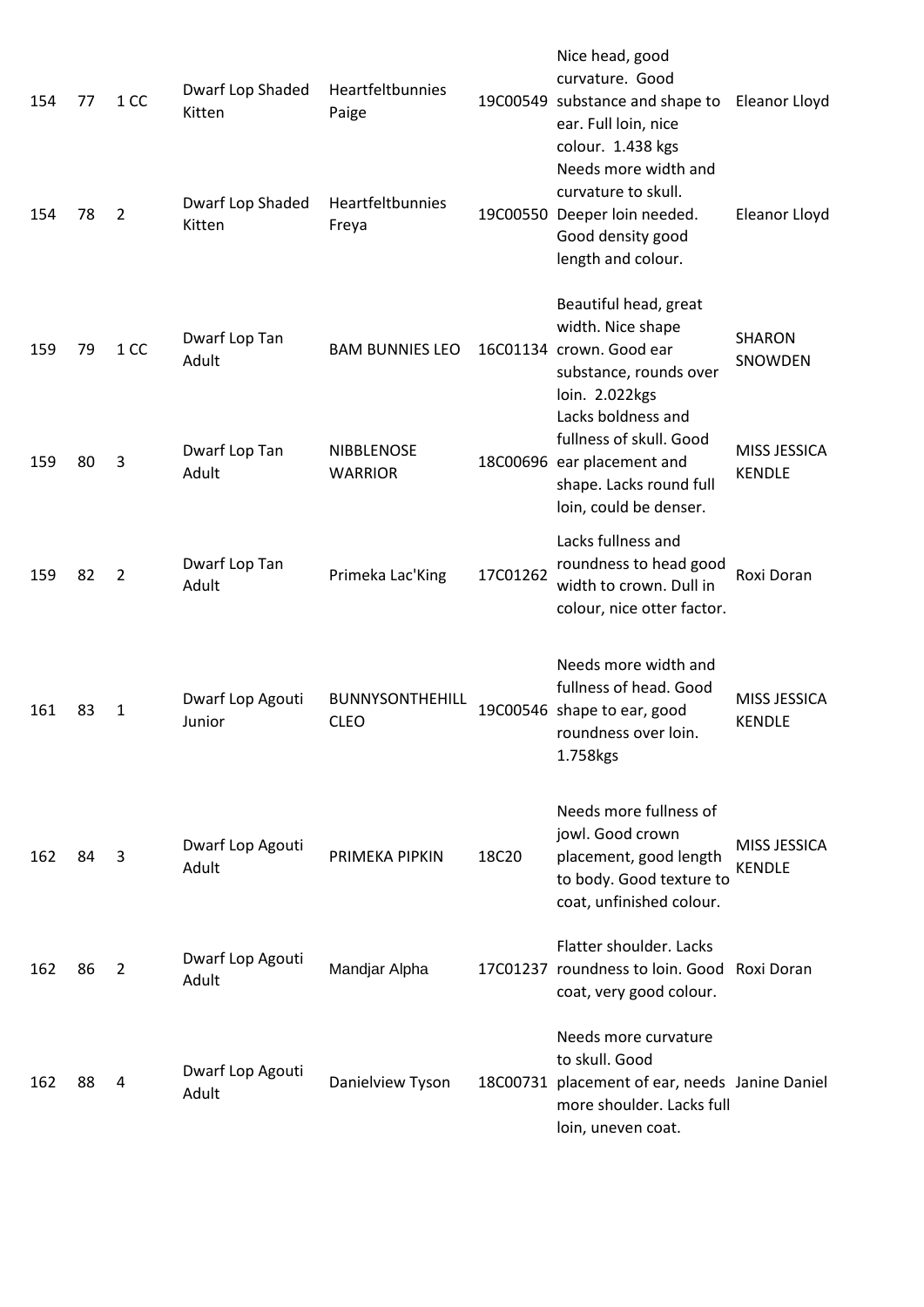| 162 | 89 | 1 <sub>CC</sub><br><b>BOB</b> | Dwarf Lop Agouti<br>Adult                  | Danielview Thorn                        | 18C00318 | Very nice bold head.<br>Good crown placement,<br>great condition. Well<br>muscled. Good coat<br>density. Good finished<br>colour. 2.33kgs         | Janine Daniel                        |
|-----|----|-------------------------------|--------------------------------------------|-----------------------------------------|----------|---------------------------------------------------------------------------------------------------------------------------------------------------|--------------------------------------|
| 165 | 90 | 1 CC                          | Dwarf Lop AOC<br>Adult                     | Danielview Toddy                        | 17C02245 | Good bold head. Nice<br>ear substance, lacks<br>muscling and condition<br>overall. 2.036kgs                                                       | Janine Daniel                        |
| 180 | 91 | $\overline{2}$                | German Lop Agouti Gypsy Rose<br>Adult      | Memphis                                 |          | Very refunded and plain<br>in head. Doesn't have<br>19L00261 massiveness.<br>Unbalanced surface<br>colour.                                        | Shane & Faith<br><b>Harris</b>       |
| 180 | 92 | D/Q                           | German Lop Agouti<br>Adult                 | Gypsy Rose Alaska                       | 18L00421 | Good length to body.<br>DQ white toe nails.                                                                                                       | Shane & Faith<br><b>Harris</b>       |
| 180 | 93 | 1 CC<br><b>BOB</b>            | German Lop Agouti<br>Adult                 | Danielview Blow fly                     | 17L00494 | Good depth of crown,<br>good bold structure.<br>Lacks evenness to<br>surface colour. 3.234kgs                                                     | Janine Daniel                        |
| 189 | 95 | 1 CC                          | Miniature Lop REW Bunnysonthehill<br>Adult | <b>LOKI</b>                             | 18K04133 | Good bold type. Good<br>width to shoulder needs MISS JESSICA<br>bolder head. Ears a bit<br>set back. 1.422kgs                                     | <b>KENDLE</b>                        |
| 192 | 96 | 3                             | Miniature Lop Self<br>Adult                | <b>BUNNSY BUNNIES</b><br>COSMO          |          | Lovely head shape. Nice<br>full jowl, good length of<br>17K00464 body. Lacking fullness to<br>condition, needs more<br>intensity of colour.       | <b>SHARON</b><br>SNOWDEN             |
| 192 | 97 | 5                             | Miniature Lop Self<br>Adult                | <b>MINI BUNNY TAILS</b><br><b>PLUTO</b> |          | Good width between<br>eyes. Good roundness to<br>18K01517 ear tip, lacks boldness<br>and fullness. Rusty<br>colour.                               | <b>SHARON</b><br>SNOWDEN             |
| 192 | 98 | $\overline{2}$                | Miniature Lop Self<br>Adult                | NIBBLENOSE PRINCE 18K01911              |          | Lovely full cheek, very<br>nice ear shape. Not<br>chest and shoulder of<br>1st. Nice black colour.                                                | <b>MISS JESSICA</b><br><b>KENDLE</b> |
| 192 | 99 | 1 <sub>CC</sub>               | Miniature Lop Self<br>Adult                |                                         |          | Bold head shape. Good<br>width and curve to skull.<br>NIBBLENOSE RAVEN 18K01913 Good length to body.<br>Good broadness and<br>fullness. 1.312 kgs | <b>MISS JESSICA</b><br><b>KENDLE</b> |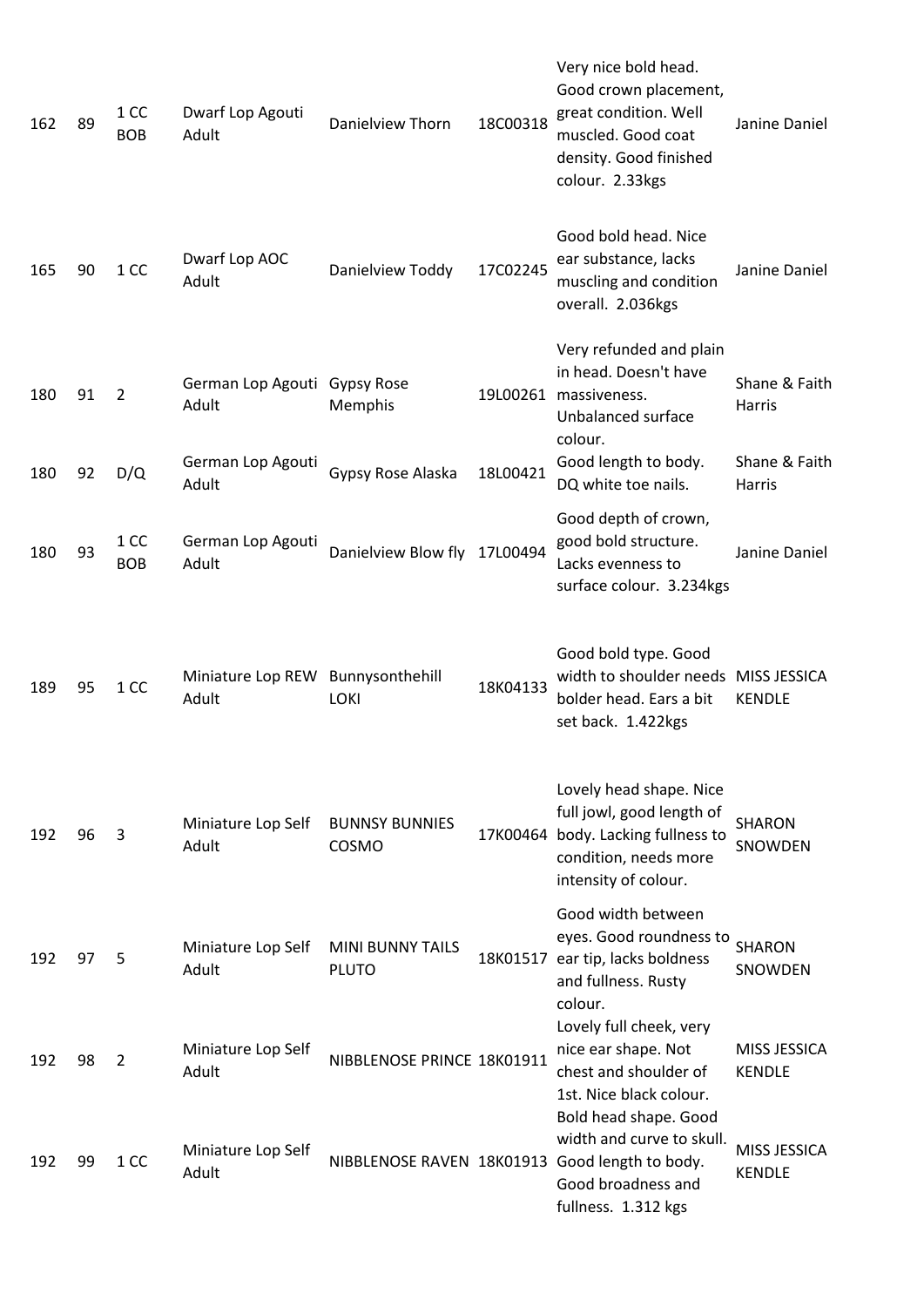|     |           | <b>Class Pen Results</b> | <b>Fur Breeds</b>                    | <b>Rabbits Name</b>                       | <b>Ring</b> | <b>Comments</b>                                                                                                                                                                                      | <b>Exhibitor</b>                |
|-----|-----------|--------------------------|--------------------------------------|-------------------------------------------|-------------|------------------------------------------------------------------------------------------------------------------------------------------------------------------------------------------------------|---------------------------------|
| 204 | 116       | 1 CC<br><b>BOB</b>       | Miniature Lop AOC<br>Adult           |                                           |             | Very handsome buck.<br>Very good cheek, like<br>ears to be more open.<br>Cotton Lops Cinzano 15K02396 Nice type, very good<br>muscling. Uneven in<br>texture of coat. Very<br>good colour. 1.590 kgs | Sonja Jelfs                     |
| 198 |           | 113 1 CC                 | Miniature Lop Tan<br>Adult           | Danielview Pacific                        | 19K00783    | Nicely balanced buck.<br>Good full jowl, very nice<br>muscle. Uneven to<br>length of coat. Very nice<br>blue otter colour.<br>1.284kgs                                                               | Janine Daniel                   |
| 198 | 107 2     |                          | Miniature Lop Tan<br>Adult           | <b>Danielview Seattle</b>                 | 19K00793    | Doesn't have the<br>maturity of 1st. Good<br>substance to ear.<br>Uneven finish to coat.                                                                                                             | Janine Daniel                   |
| 196 | 110 1     |                          | Miniature Lop Tan<br>Kitten          | HIDDENVALLEY<br><b>GEMMA</b>              |             | Promising head. Good<br>19K00806 shape to ear. Nice width M.<br>to head. .740gms                                                                                                                     | S. KENDLE &<br><b>MCKECHNIE</b> |
| 195 | 106 3     |                          | Miniature Lop<br><b>Shaded Adult</b> | <b>Danielview Merrit</b>                  | 19K00784    | Fair head, lacks boldness<br>to head. Low in<br>shoulder. Very good<br>density, unfinished.                                                                                                          | Janine Daniel                   |
| 195 | 105 2     |                          | Miniature Lop<br><b>Shaded Adult</b> | Danielview Polar                          | 18K03937    | finish. 1.284kgs<br>Needs bolder head, very<br>good substance to ear.<br>Narrow shoulder, lacks<br>muscle.                                                                                           | Janine Daniel                   |
| 195 |           | 104 1 CC                 | Miniature Lop<br><b>Shaded Adult</b> | <b>BUNNSY BUNNIES</b><br><b>ULTIMATUS</b> |             | Good width between<br>eyes. Good length to<br>18K00455 body. Very good width<br>to body. Very good                                                                                                   | <b>SHARON</b><br>SNOWDEN        |
| 194 | 103 $D/Q$ |                          | Miniature Lop<br>Shaded Junior       | Danielview Winnie                         |             | Beautiful rabbit. Nice<br>19K00789 sable colour. DQ split<br>penis                                                                                                                                   | Janine Daniel                   |
| 192 | 102 4     |                          | Miniature Lop Self<br>Adult          | Danielview Gail                           | 19K00787    | Pretty head, nice shape<br>to ears. Soft condition,<br>blotchy colour. A few<br>white hairs.                                                                                                         | Janine Daniel                   |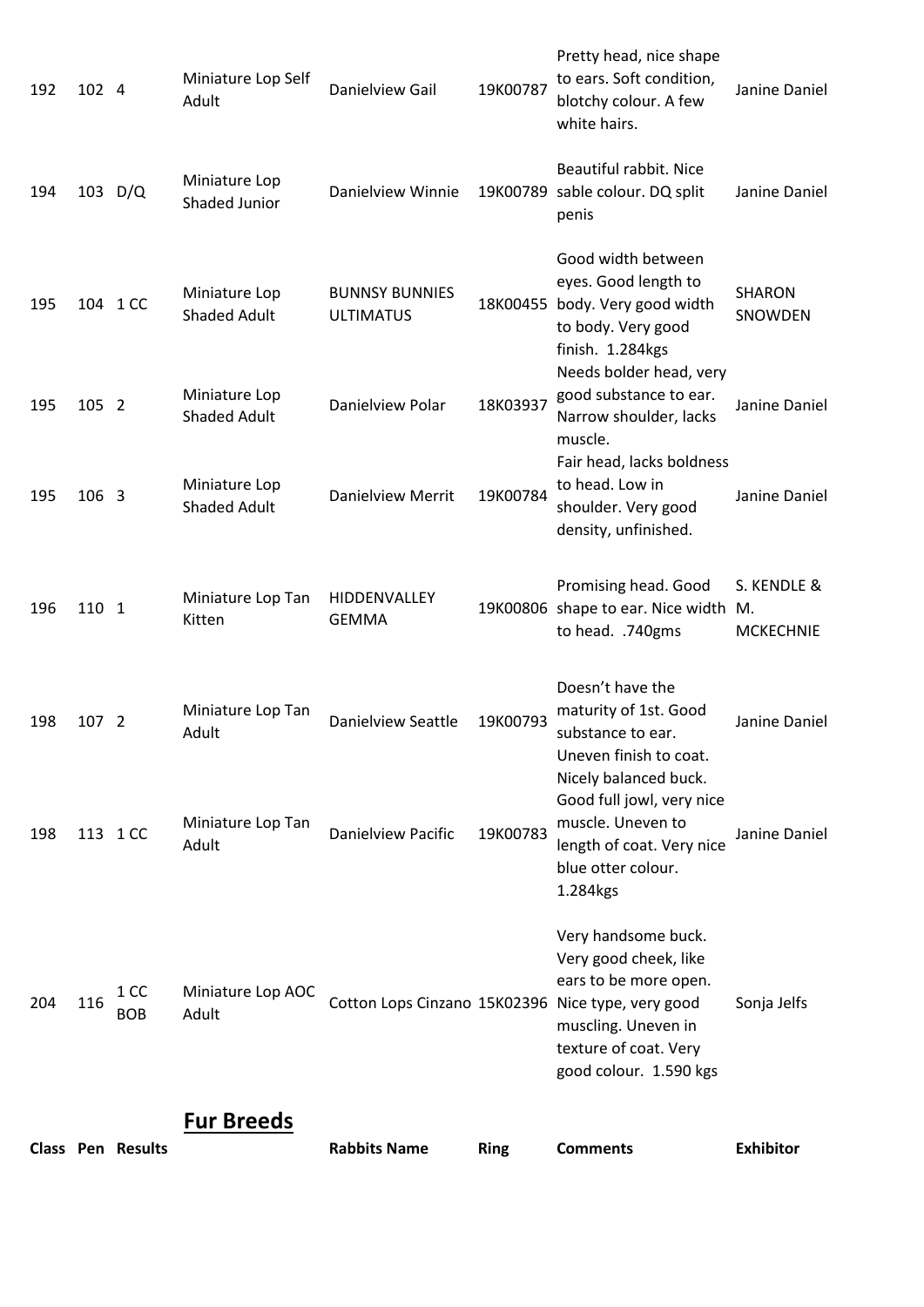| 225  | 117           | 1 CC<br><b>BOB</b> | Fox - Silver Adult             | URBANBUNNIEZ<br><b>BEAU</b>           |          | Beautiful colour. Nice<br>clean black. Good<br>17D02438 uniformity to coat. Good<br>texture, good condition.<br>3.470kgs<br>White hairs through  | MISS JESSICA<br><b>KENDLE</b>    |
|------|---------------|--------------------|--------------------------------|---------------------------------------|----------|--------------------------------------------------------------------------------------------------------------------------------------------------|----------------------------------|
| 225  | 119           | 119                | Fox - Silver Adult             | <b>ELEMENTAL</b><br><b>ASCLEPIUS</b>  | 19D08    | coat. More uniformity to B.MAXWELL<br>ticking, hollow loin.                                                                                      |                                  |
| 225  | 120           | 120                | Fox - Silver Adult             | ELEMENTAL ANUKE 19D09                 |          | Blotchy colour, beautiful<br>triangle. Could be<br>cleaner to base of ear.                                                                       | <b>B.MAXWELL</b>                 |
| 237  | 121 2         |                    | Satin Ivory Adult              | <b>CNK Alaskan</b><br><b>Blizzard</b> | 18E01241 | Fairly good texture, lacks<br>density. Good length to<br>body, good width to<br>body.                                                            | Karen<br>Messenger               |
| 237  | 123           | 1 CC<br><b>BOB</b> | Satin Ivory Adult              | CnK Thumper                           |          | Good structure to coat.<br>Nice texture, lacks<br>18E01236 uniformity of texture.<br>Nice length, good<br>condition. 3.358kgs                    | Cathy &<br>Krystal Sharpe        |
| 255  | 124 3         |                    | Satin A/C Adult                | <b>CnK Cocktail</b>                   |          | Lacks overall balance to<br>structure of coat.<br>18E01244 Uneven coat, good<br>definition. Good type<br>and condition.<br>Not density of first. | Cathy &<br><b>Krystal Sharpe</b> |
| 255. | $125 \quad 2$ |                    | Satin A/C Adult                | CnK Martini                           | 18F01243 | Good structure of coat,<br>fairly good colour.<br>Unfinished on sides.<br>Narrow lower<br>hindquarter.                                           | Cathy &<br><b>Krystal Sharpe</b> |
| 255  | 126 1         |                    | Satin A/C Adult                | ELEMENTAL<br><b>CALLIOPE</b>          | 18E02020 | Phenomenal density.<br>Lacks finish. Uneven in<br>length, nice himi colour.<br>2.906kgs                                                          | <b>B.MAXWELL</b>                 |
| 258  | 128           | 1 CC<br><b>BOB</b> | Satin Miniature<br>Ivory Adult | <b>Danielview Venus</b>               |          | Tremendous density.<br>Course texture to coat.<br>18D00874 Good type, good length<br>to body. Soft in flesh.<br>2.152kgs                         | Janine Daniel                    |
| 264  | 133 3         |                    | Smoke Pearl Adult              | Gypsy Rose Prada                      | 19D00664 | Uneven on sides. Fails<br>on type, flat over hips.<br>Lovely texture and<br>density.                                                             | Shane & Faith<br>Harris          |
| 264  | 134 2         |                    | Smoke Pearl Adult              | Gypsy Rose Gucci                      | 19D00662 | Really good texture and<br>density. Spoilt by white<br>hairs. Very good marten Harris<br>factor.                                                 | Shane & Faith                    |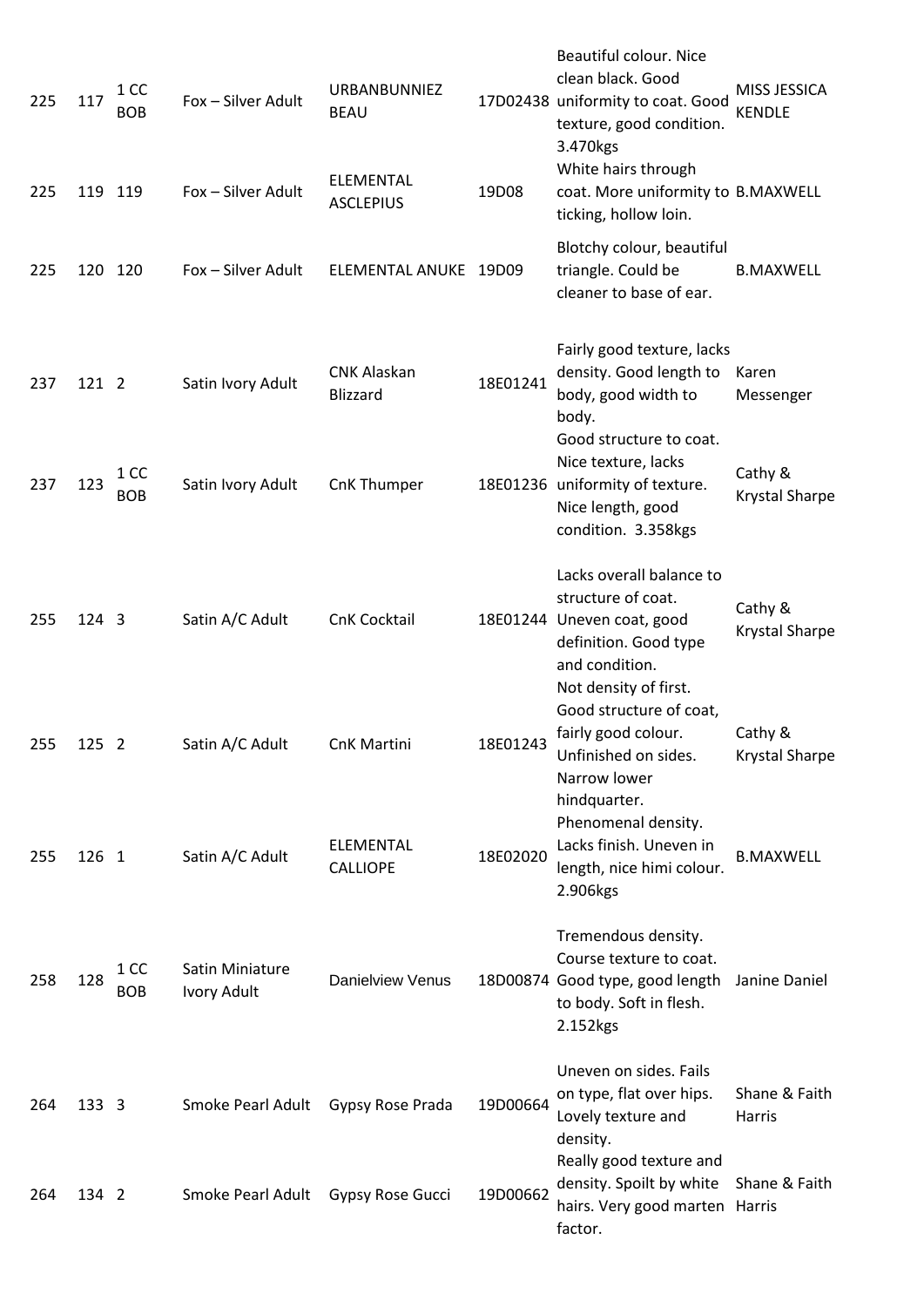| 264 | 135   | 1 CC<br><b>BOB</b> | Smoke Pearl Adult    | <b>Gypsy Rose Tommy</b> |       | Dark on colour. Good<br>19D00657 balance and shading<br>down sides. 2.040kgs   | Shane & Faith<br><b>Harris</b> |
|-----|-------|--------------------|----------------------|-------------------------|-------|--------------------------------------------------------------------------------|--------------------------------|
| 264 | 136 4 |                    | Smoke Pearl Adult    | ELEMENTAL ZIVA          | 19D10 | Fails in colour, very<br>blotchy. Courser in<br>texture to coat. Fair<br>type. | <b>B.MAXWELL</b>               |
| 288 | 142   | 1 CC<br><b>BOB</b> | <b>AOV Fur Adult</b> | ELEMENTAL IRMA          |       | Bold and wide through<br>18H00813 chest, blotchy in spots.<br>4.764khs         | <b>B.MAXWELL</b>               |

## **Rex Breeds**

|     |          | <b>Class Pen Results</b> | <b>Standard Rex</b>                        | <b>Rabbits Name</b><br>Somerset | <b>Ring</b> | <b>Comments</b><br>Very good fur quality,<br>very good texture.                                          | <b>Exhibitor</b><br>S Petersen & |
|-----|----------|--------------------------|--------------------------------------------|---------------------------------|-------------|----------------------------------------------------------------------------------------------------------|----------------------------------|
| 293 | 143 1    |                          | Ermine Junior                              | Applecross                      | 19E00607    | Uneven length. Good<br>type, good length to<br>body. 1.982kgs                                            | M Gladwin                        |
| 294 | 144 1 CC |                          | <b>Standard Rex</b><br><b>Ermine Adult</b> | <b>Bunnyrug Snowpea</b>         | 18E03052    | Beautiful coat,<br>temendous density.<br>Good balance to coat.<br>Good type, good<br>condition. 2.936kgs | Margaret<br>Middendorp           |
| 294 | 145 3    |                          | <b>Standard Rex</b><br><b>Ermine Adult</b> | <b>Bunnyrug</b><br>Snowberry    |             | Slightly uneven through<br>18E03054 coat. Fairly good type<br>and condition.                             | Margaret<br>Middendorp           |
| 294 | 146 4    |                          | <b>Standard Rex</b><br><b>Ermine Adult</b> | <b>Bunnyrug Winter</b><br>Storm | 17E02254    | Good texture but<br>uneven coat. Good type<br>just lacking fullness to<br>hindquarter.                   | Margaret<br>Middendorp           |
| 294 | 147 2    |                          | <b>Standard Rex</b><br><b>Ermine Adult</b> |                                 |             | Tremendous density to<br>Bunnyrug Winter Ice 17E02256 coat, very good even<br>coat.                      | Margaret<br>Middendorp           |
| 303 | 150      | 1 CC<br><b>BOB</b>       | <b>Standard Rex Tan</b><br>Adult           | <b>Bunnyrug Echo</b>            | 18E03057    | Very good texture to<br>coat, very good colour.<br>Nice roundness over hip. Middendorp<br>2.932 kgs      | Margaret                         |
| 303 | 152 2    |                          | <b>Standard Rex Tan</b><br>Adult           | <b>ELEMENTAL SOFIA</b>          | 19E03       | Good density, uneven to<br>length. Fairly good type.<br>Few guardhairs through<br>hip.                   | B.MAXWELL                        |
| 313 | 153 1    |                          | Miniature Rex Self<br>Kitten               | <b>Outcast Cougar</b>           |             | Good texture, lacks<br>19B01165 density and eveness to<br>coat. 828gms                                   | Jo Richardson                    |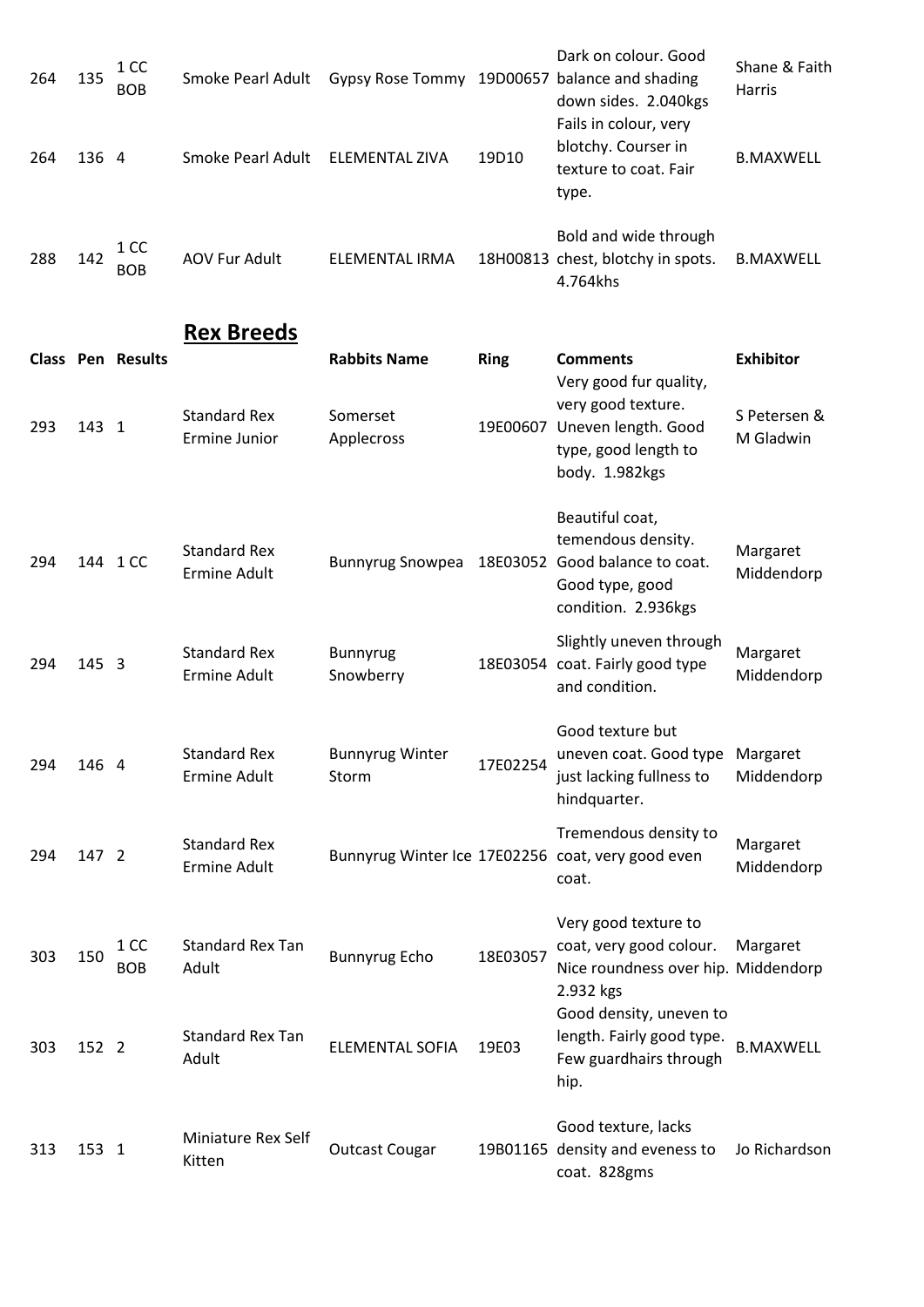| 319 | 157 4   |                    | Miniature Rex Tan<br>Kitten | <b>Outcast Pinball</b><br>Wizard                   |          | Needs more density,<br>19B01171 nice texture mealy in<br>colour.                                                                                | Karen<br>Messenger        |
|-----|---------|--------------------|-----------------------------|----------------------------------------------------|----------|-------------------------------------------------------------------------------------------------------------------------------------------------|---------------------------|
| 319 | 158 3   |                    | Miniature Rex Tan<br>Kitten | Outcast Pink Houses 19B01167 Slight crimp to coat. |          |                                                                                                                                                 | Jo Richardson             |
| 319 | 159 1   |                    | Miniature Rex Tan<br>Kitten | Winter Wyatt                                       | 19B20    | Beautiful coat structure,<br>good texture and<br>eveness. Nice otter<br>colour, very nice type.<br>Good head, balanced<br>ears. 1.004kgs        | S Petersen &<br>M Gladwin |
| 319 | 161 2   |                    | Miniature Rex Tan<br>Kitten | Winter Wylda                                       | 19B22    | Very good density and<br>texture, guardhairs on<br>side. Very nice otter<br>factor.                                                             | S Petersen &<br>M Gladwin |
| 321 | 162     | 1 CC<br><b>BOB</b> | Miniature Rex Tan<br>Adult  | Outcast Rain on the<br>Scarecrow                   |          | Very nice coat structure,<br>good eveness to coat<br>17B02294 structure. Lacks eveness Jo Richardson<br>to pattern. Very good<br>type. 2.016kgs |                           |
| 331 | 164 1   |                    | Miniature Rex A/C<br>Kitten | <b>Winter Wiley</b>                                | 19B23    | Good texture, good<br>density, unfinished in<br>legs. 916gms                                                                                    | S Petersen &<br>M Gladwin |
| 331 | 165 2   |                    | Miniature Rex A/C<br>Kitten | Winter Winola                                      | 19B24    | Lots of guardhairs. Nice<br>type, good feel to coat.                                                                                            | S Petersen &<br>M Gladwin |
| 333 | 166 1CC |                    | Miniature Rex A/C<br>Adult  | <b>Outcast White</b><br>Wedding                    | 18B03890 | Very good structure to<br>coat, fairly good texture.<br>Needs more eveness to<br>coat. 1.928kgs                                                 | Jo Richardson             |